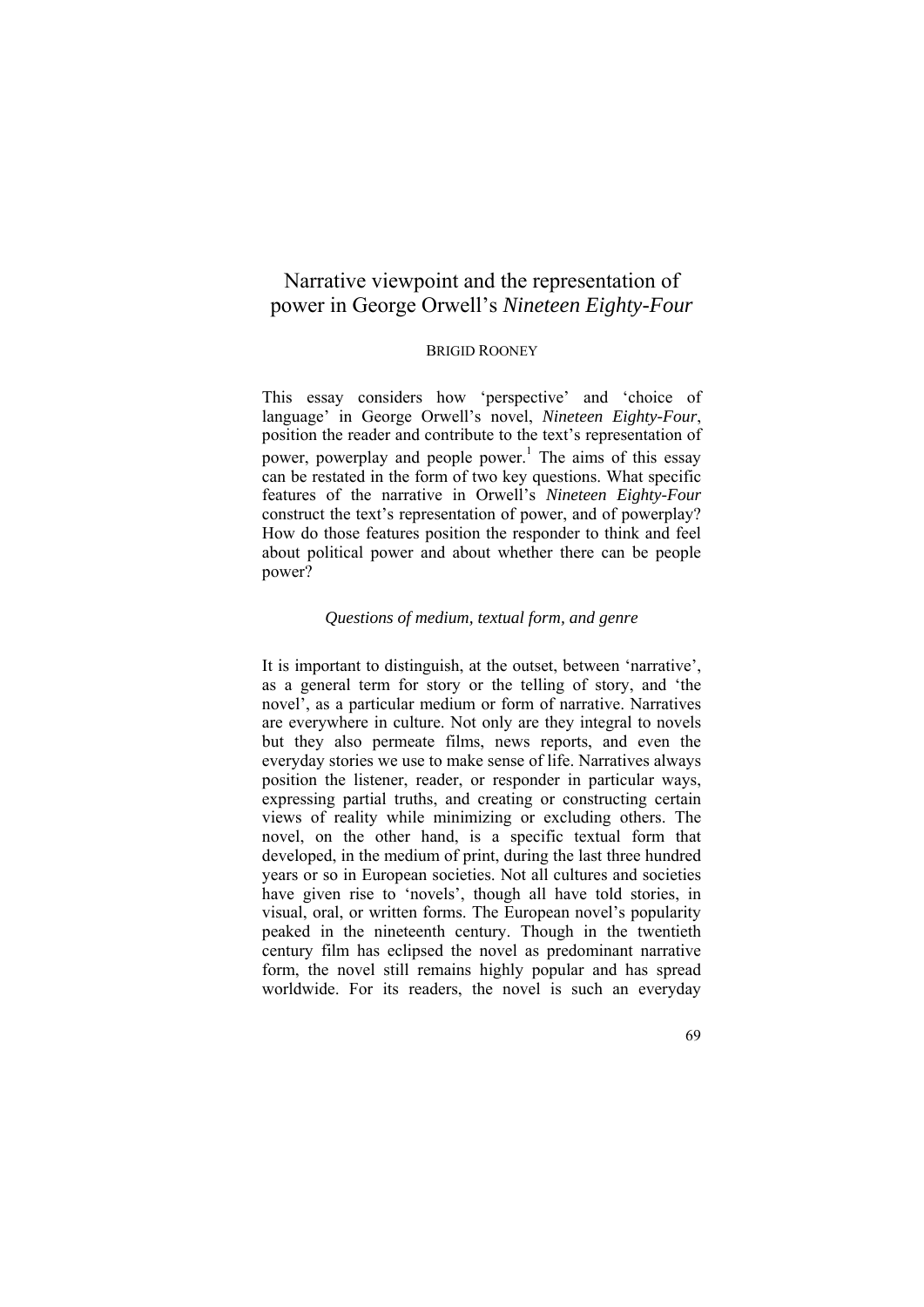narrative form that it is all too easy to forget its specific European cultural origins. With its wide variety of genres (such as the thriller, the romance, science fiction, fantasy, satire), the novel is very diverse—but there is also surprising consistency in how novels deploy narrative techniques to engage readers.

 'This is a novel about the future—that is, it is in a sense a fantasy, but in the form of a naturalistic novel.<sup> $2$ </sup> This is George Orwell's own explanation of what narrative genres are at work in his novel. Not all readers agree, however, about the precise narrative genre of *Nineteen Eighty-Four*, and their disagreements reveal some markedly different ways of making sense of the book. For some, Orwell's novel works as political satire, in the tradition, for example, of Jonathan Swift's *Gulliver's Travels*. 3 On the other hand, some elements of Orwell's narrative depart from the strictly satirical. The depiction of power in the text is quite extreme, moving well beyond any realistic political context and into the territory of nightmare, producing a darker, more psychologically-oriented study of individual frailty in the face of absolute evil. The genre most often invoked to describe Orwell's *Nineteen Eighty-Four*—one that describes its particular plot, setting, and mood—is dystopian fiction. Though often satirical, dystopias are specifically futuristic, typically employing a plot that culminates in disaster or catastrophe, the prospect of which is terrifying to contemplate.<sup>4</sup> Orwell's novel uses particular narrative strategies to develop the reader's sense of terror and fear about what power is and how it is wielded in this future world.

The characteristic terror of Orwell's narrative comes, as I will show, both from its harnessing of a particular perspective or point of view and from the narrative's form and features. In the next section I will discuss how Orwell's narrative positions the reader alongside, indeed almost within, the mind of the main character, Winston Smith. This narrative positioning which enhances the experience of terror—is of particular significance in thinking about the ways in which power is represented in the text.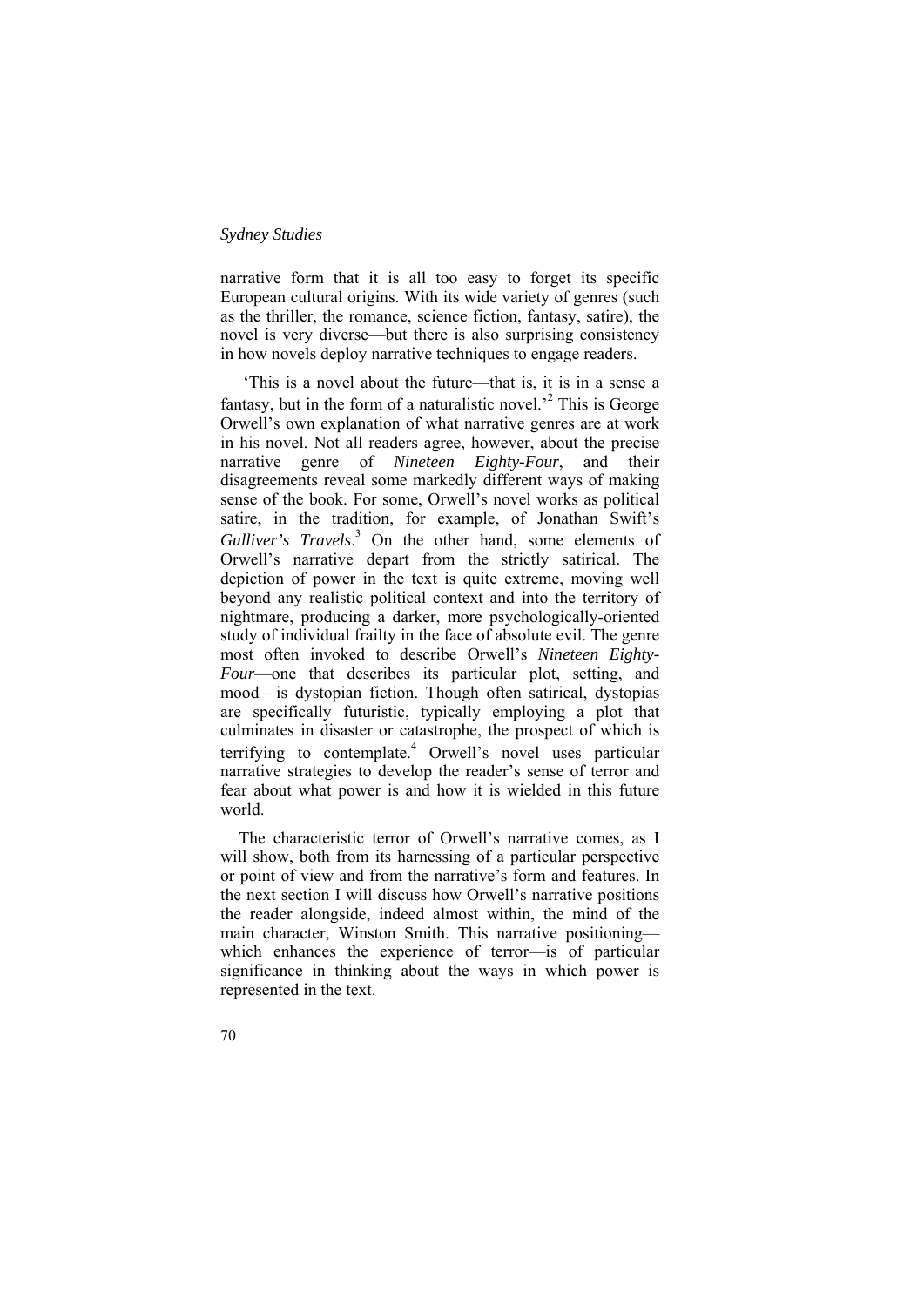#### *Narrative point of view*

Novels typically make use of an individual narrator. The narrator may be an identifiable character or may be anonymous; he or she may take part in the story or occupy a point more remote from events. Most narratives are composed using either the first or third person voice (only very rarely is the second person used). All narratives establish an organizing viewpoint. It is usually in response to narrative point of view that the reader (whether sympathetic or resistant) makes sense of the novel overall.

*Nineteen Eighty-Four* is obviously told in the third person. There is, however, much more to be said about the narrative than simply this. For example, is there a particular relationship between the narrative and its main character, Winston, and if so, how can this be described?

It might be two or three hours ago that they had brought him here. The dull pain in his belly never went away, but sometimes it grew better and sometimes worse, and his thoughts expanded or contracted accordingly. When it grew worse he thought only of the pain itself, and of his desire for food. When it grew better, panic took hold of him. There were moments when he foresaw the things that would happen to him with such actuality that his heart galloped and his breath stopped. He felt the smash of truncheons on his elbows and iron-shod boots on his shins; he saw himself grovelling on the floor, screaming for mercy through broken teeth. He hardly thought of Julia. He could not fix his mind on her. He loved her and would not betray her; but that was only a fact, known as he knew the rules of arithmetic. He felt no love for her, and he hardly even wondered what was happening to her. He thought oftener of O'Brien, with a flickering hope. O'Brien must know that he had been arrested. The Brotherhood, he had said, never tried to save its members. But there was the razorblade; they would send the razor-blade if they could. There would perhaps be five seconds before the guard could rush into the cell. The blade would bite into him with a sort of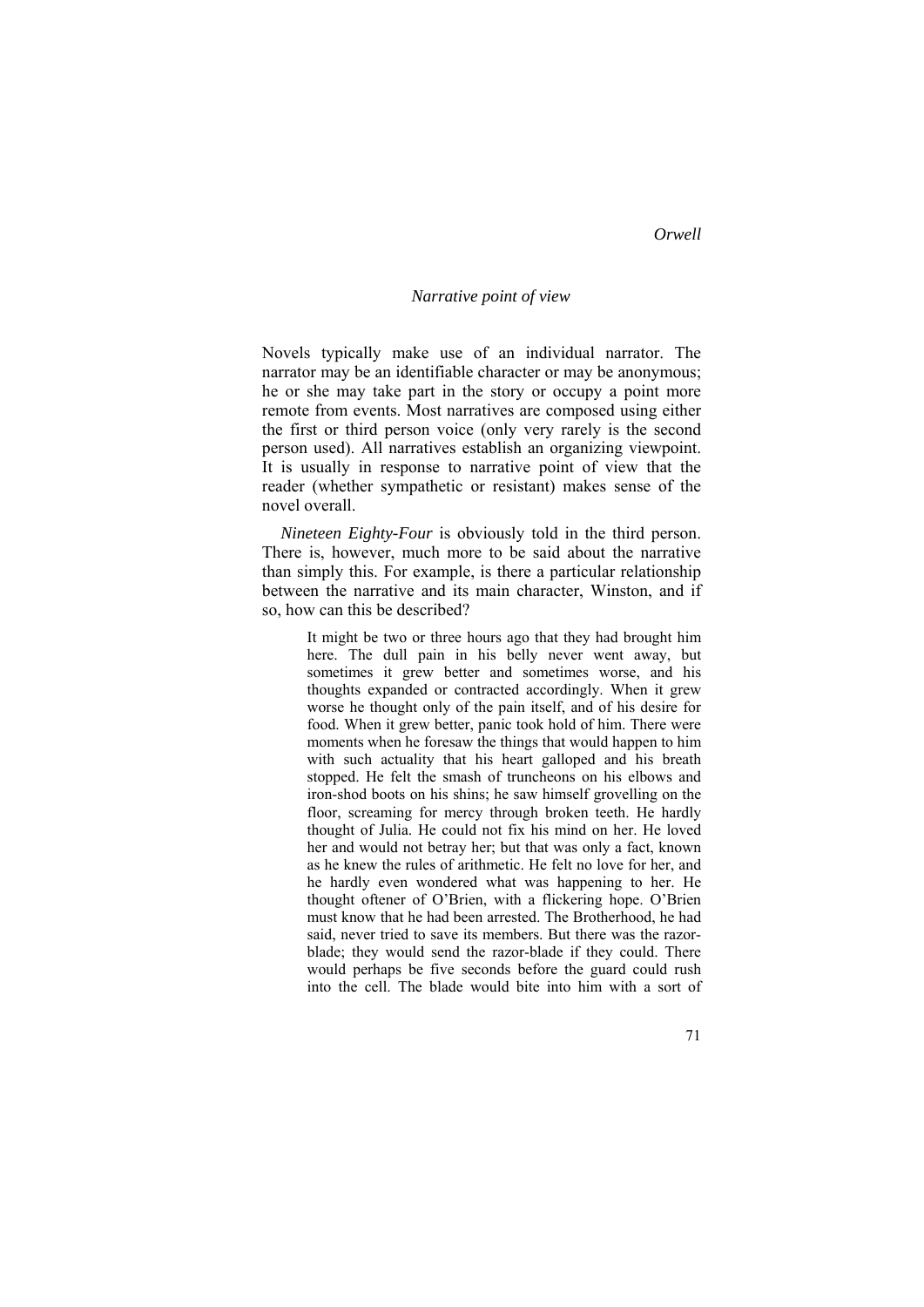burning coldness, and even the fingers that held it would be cut to the bone. Everything came back to his sick body, which shrank trembling from the smallest pain. He was not certain that he would use the razor-blade even if he got the chance.<sup>5</sup>

Though composed in the third person, the perspective in the passage, which is typical throughout the novel, strongly conveys the viewpoint, sensations, thoughts, and feelings of one character: that of Winston. The following definition makes a useful distinction between two main forms of 'point of view' in third person narratives:

> **point of view**: The vantage point from which a narrative is told. A narrative is typically told from a *first-person* or *thirdperson point of view*; the *second-person point of view* is extremely rare. Novels sometimes, but infrequently, mix points of view. …

> Third-person narratives come in two types: *omniscient* and *limited*. An author taking an omniscient point of view assumes the vantage point of an all-knowing narrator able not only to recount the action thoroughly and reliably but also to enter the mind of any character in the work at any time in order to reveal his or her thoughts, feelings, and beliefs directly to the reader. (Such a narrator, it should be pointed out, can conceal as well as reveal at will). An author using the limited point of view recounts the story through the eyes of a single character (or occasionally more than one, but not all or the narrator would be an omniscient narrator). The reader is thus usually privy to the inner thoughts and feelings of only one character and receives the story as that character understands and experiences it, although not in that character's own voice. Such a narrator is generally an observer of or a participant in the action.<sup>6</sup>

On this basis, then, *Nineteen Eighty-Four* uses *third person limited* rather than *omniscient* narration. Limited third person narration allows the reader almost (though not quite) direct access to Winston's feelings and thoughts. It is not only that the reader seems to stand in very close proximity to Winston, but also that the reader shares or bears witness to his thoughts as they happen. Consequently, the reader is positioned to regard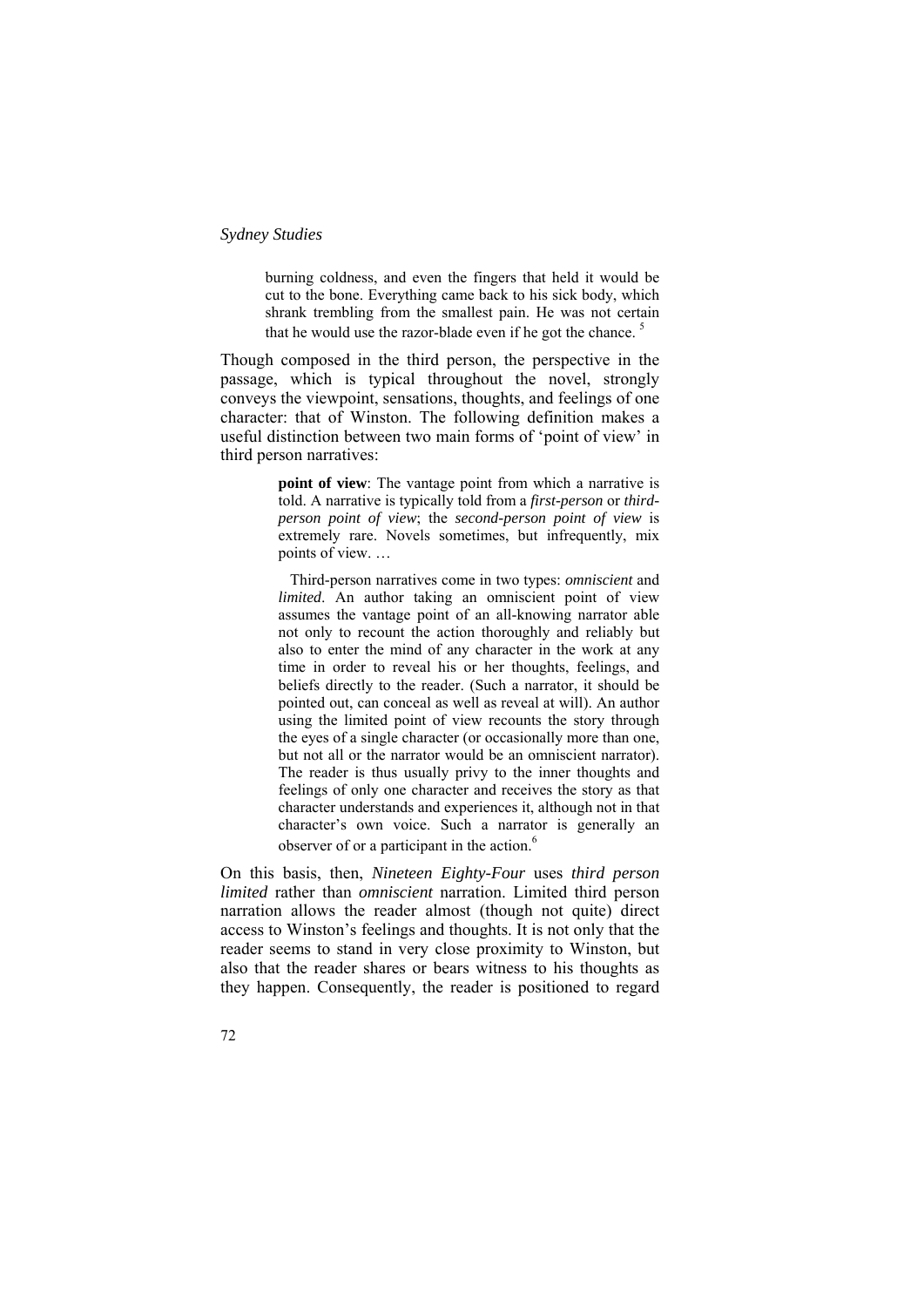the world of the novel very much from Winston's own angle of view. Another way of putting this is that the narrative is focalized through Winston.

The narrative's focalization through Winston—its adoption of Winston's perspective—produces significant effects. For instance, while descriptions of the physical appearance of both Julia and O'Brien are certainly given, it is significant that these are filtered by Winston's reactions. O'Brien and Julia, among others, do converse with Winston, and so their words can relay something of their personalities, thoughts, and feelings. Yet their spoken words cannot be trusted. What O'Brien says to Winston in Part Two proves later to be untrue. O'Brien's words come to mean the very opposite of what Winston first assumes. This reversal of initial meanings in the narrative dramatically destabilises Winston's reality. Simultaneously, the reader's sense of the powers aligned against Winston is intensified. The major reversal of meanings begins in the instant that the Thought Police break in upon Winston and Julia in their secret room above Charrington's shop:

'We are the dead', he said. 'We are the dead', echoed Julia dutifully. 'You are the dead', said an iron voice behind them. (p. 176)

The iron-voiced repetition of Winston's and Julia's words suggests that there is something inhumanly robotic about the Party's invisible agents. Elsewhere in the novel, too, whenever O'Brien and Winston converse, a verbal echo recurs, at first suggesting sympathy but later acquiring a mechanical, sinister character. The increasingly mocking repetition of Winston's privately uttered words (and of his inner thoughts) conveys the idea that, rather than being a safe haven for the autonomous self, an individual's mind can be breached and controlled by the Party. An even darker possibility emerges—that Winston's dream of rebellion is neither original nor voluntary but has been planted there all along by the Party.<sup>7</sup> If so, then all assumptions about freedom and individuality to which Winston (and the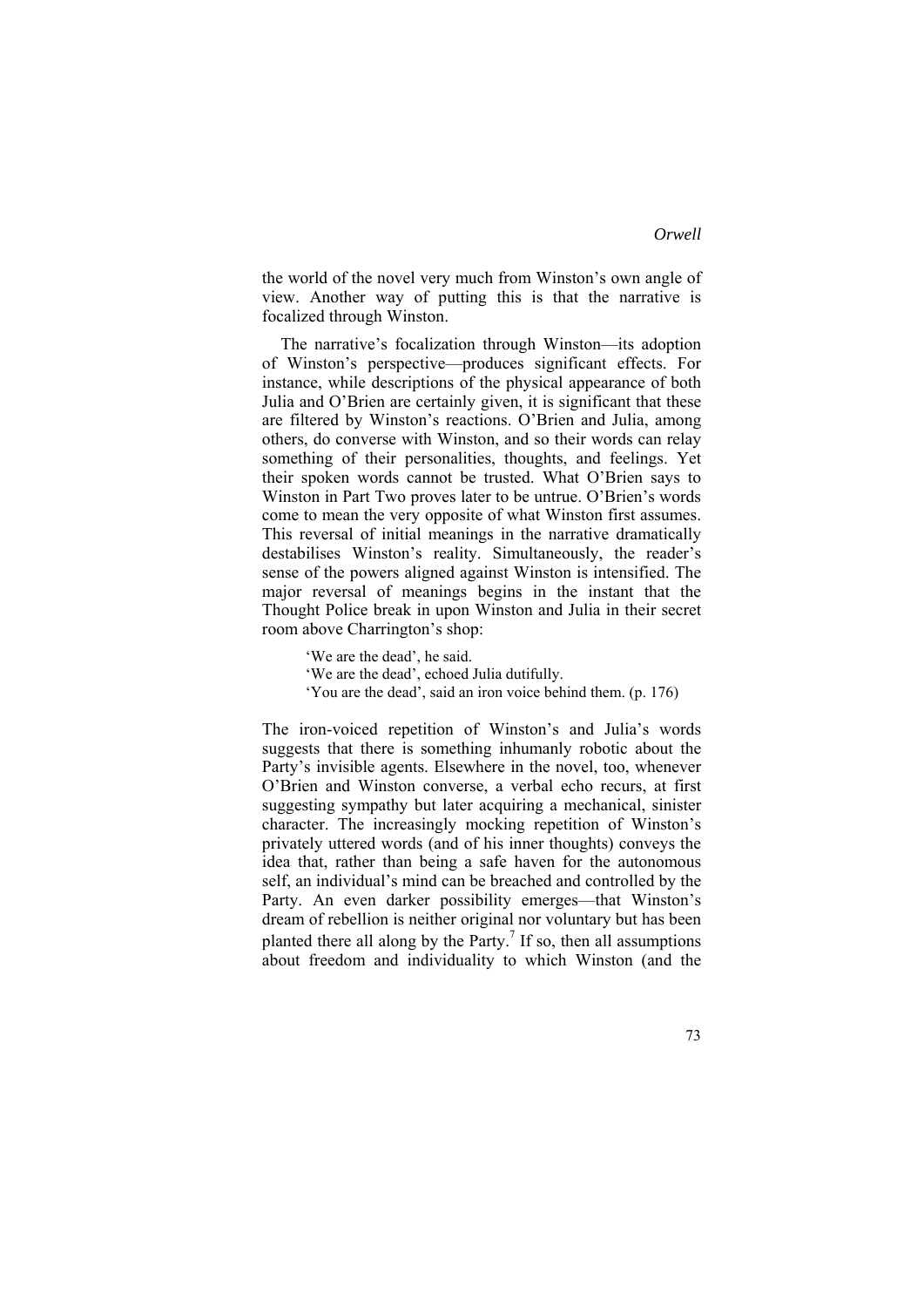typical 'Western' and 'middle-class' reader of novels) adheres are suddenly made to appear no more than vain delusions.

Establishing such close identification with Winston's point of view is an important way in which the narrative engages the reader's sympathy, making Winston the main conduit for representation of what it means to be human, to be an individual. Through him, the narrative represents and dramatizes what resistance to the Party's impersonal, inhuman powers means, conveying physical sensations—as well as passing thoughts, feelings and fears—as these occur. Importantly, what Winston does *not* know also conditions the narrative—his questions, puzzlement, doubts, hopes, and speculations. This deliberate limitation of view has a significant impact on the narrative's representation of power. Because the narrative strictly confines itself to Winston's view, the reader's view is also confined. Indeed the reader is as much in the dark as Winston is, about a whole range of issues. Part Three, for example, opens:

> He did not know where he was. Presumably he was in the Ministry of Love; but there was no way of making certain. (p. 181)

Like Winston, the reader continually guesses at reality. From simple details about precise location or time of day, to larger facts about the exact reach of the Party's power, much remains unknowable. Who are the faceless, anonymous rulers of the Inner Party? Where are they? When are they watching and when not? Yet these invisible powers are capable of constant surveillance of citizens, as conveyed by the omnipresent poster of Big Brother with its watching eyes and by the two-way telescreens in the homes of Outer Party members. The Party's lack of definition, its remoteness from Winston's (and the reader's) vantage point, inflates impressions of its power. Had an omniscient narrative view been adopted, the power of looking and seeing vested in the narrator, and therefore, also, in the reader, would have rendered the Party knowable: what is knowable, of course, has less power. As it stands, third person limited narration is a most significant means in Orwell's novel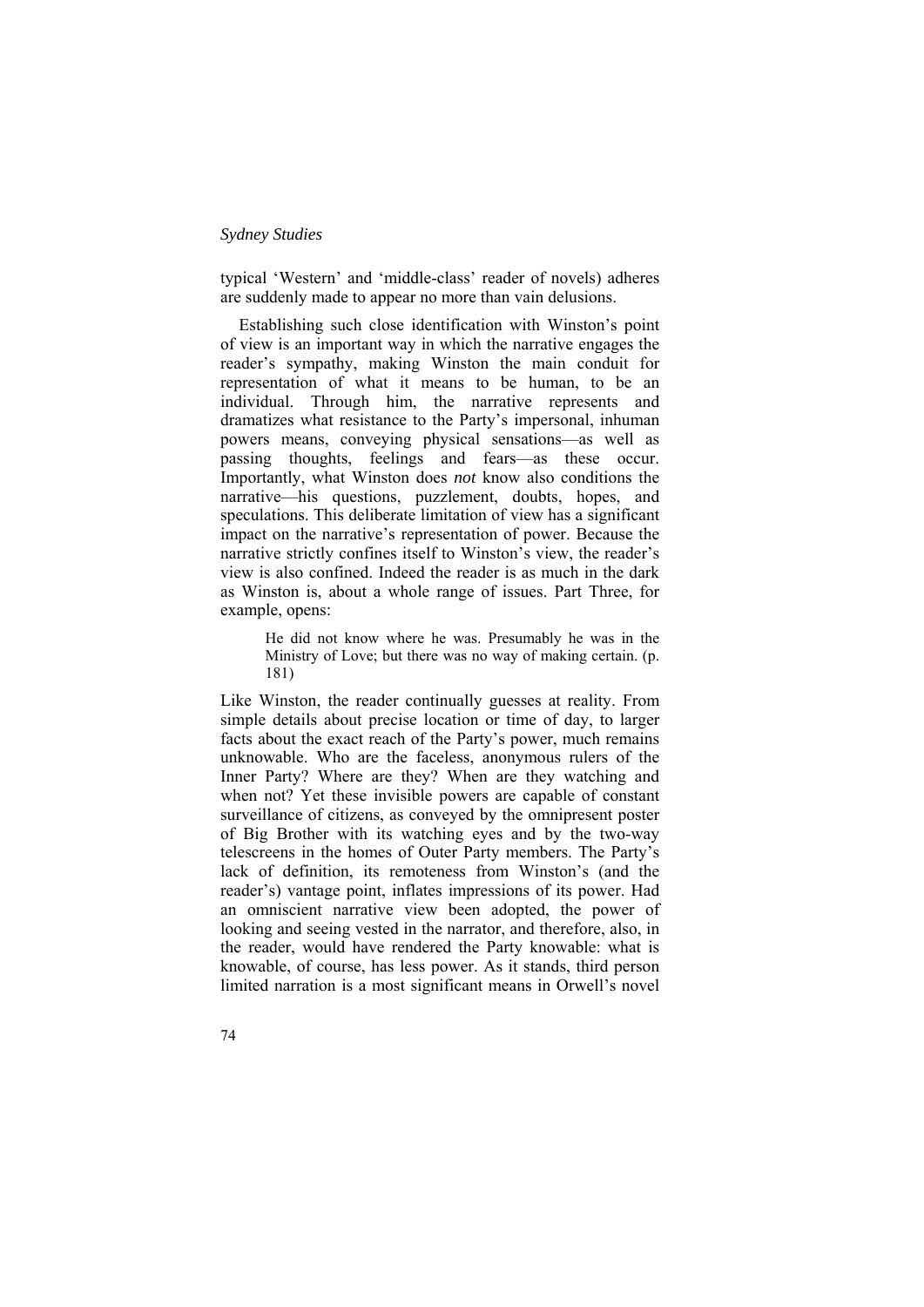by which the Party's power is represented as (seemingly) infinite and all-encompassing.<sup>8</sup>

The narrative's replication of Winston's viewpoint produces other effects, too, opening up questions of his reliability. Consider the following definition:

In THIRD-PERSON LIMITED OMNISCIENT NARRATION, the narrator frequently limits the revelation of thoughts to those of one character, presenting the other characters only externally. As a result, the reader's experience is conditioned by the mental state, the qualities of perception, ignorance, or bias of the filtering or reflecting mind.<sup>9</sup>

Now although, as I have argued, the narrative's focalization through Winston works to restrict the reader's knowledge, this needs some qualification. Second or subsequent readings do provide different contexts within which the reader may construct new or additional meanings. A first-time reader is likely to rely upon Winston's view, but only until things begin seriously to unravel in Part Three. For the first-time reader, several unexpected twists in the plot (at the beginning of Parts Two and Three) upset initial assumptions. In Part One, Winston draws conclusions based on Julia's clean-cut, youthful appearance and is fearful and suspicious of her. Early in Part Two, Julia surprises Winston by declaring her love for him. Similarly in Part Two, Winston places his trust in O'Brien, believing O'Brien's account of the secret Brotherhood. In Part Three, however, O'Brien reappears as chief torturer, revealing that his talk of the Brotherhood was merely an elaborate trap.

On subsequent reading, however, the reader's foreknowledge of such plot developments affects the process of responding to Winston's narrative. The reader's awareness that Winston is failing correctly to interpret, understand, or anticipate events produces a gap between what the reader knows and what Winston knows. Equipped with the knowledge of the Party's trap, the reader occupies a double position, both identifying with Winston (by re-experiencing his point of view) and simultaneously observing from an ironic point the limits of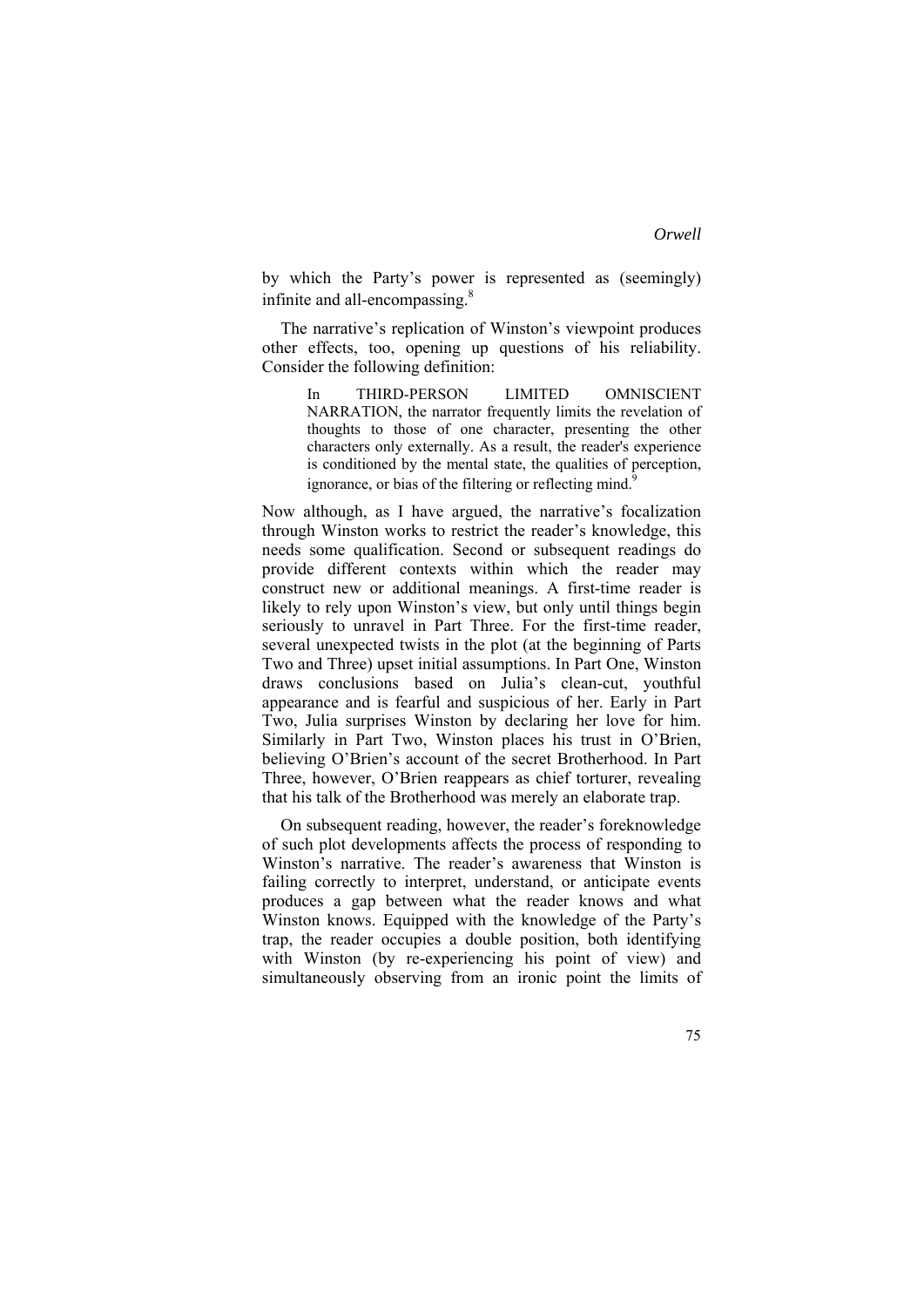Winston's view. Thus the second-time reader's foreknowledge of the text produces an experience of narrative irony.

Once such irony is in play, other questions arise that challenge Winston's view of the world. Winston's character his foibles, assumptions, and limitations—cannot be simply accepted or ignored. Taken to a logical extreme, Winston's whole narrative might even be seen not as objective reality but as the product of an individual's delusional nightmare or mental illness.<sup>10</sup> There is no need to take the argument to this extreme however, to agree that Winston's view reflects a particular 'mental state' with certain 'qualities of perception', and at times suggests the 'ignorance' or 'bias' of a 'filtering or reflecting mind'. Thus the reader may not only be aware of the limitations of Winston's knowledge, but also become critical of Winston's implied views, values, and attitudes. I will elaborate on this last point in the final section of the discussion.

# *Power through unity: the significance of 'three' in the narrative*

There are, however, other elements of the narrative that produce the meaning and experience of power that have less to do with Winston Smith and more to do with recurring features of language and structure. One particularly striking example I discuss in this section concerns the use of the number three. Groups of three recur repeatedly in the novel: there are the three paradoxical slogans (War is Peace, Freedom is Slavery, Ignorance is Strength), three superpowers (Oceania, Eurasia, Eastasia), three representatives of treason against the Party (Jones, Aaronson, Rutherford) and three ministries (Miniplenty, Miniluv and Minitrue). There are also three central characters, three parts to the narrative, and three phases in Winston's reeducation. What is the significance of this emphasis on 'threeness' in the narrative and what does this contribute to its representation of power?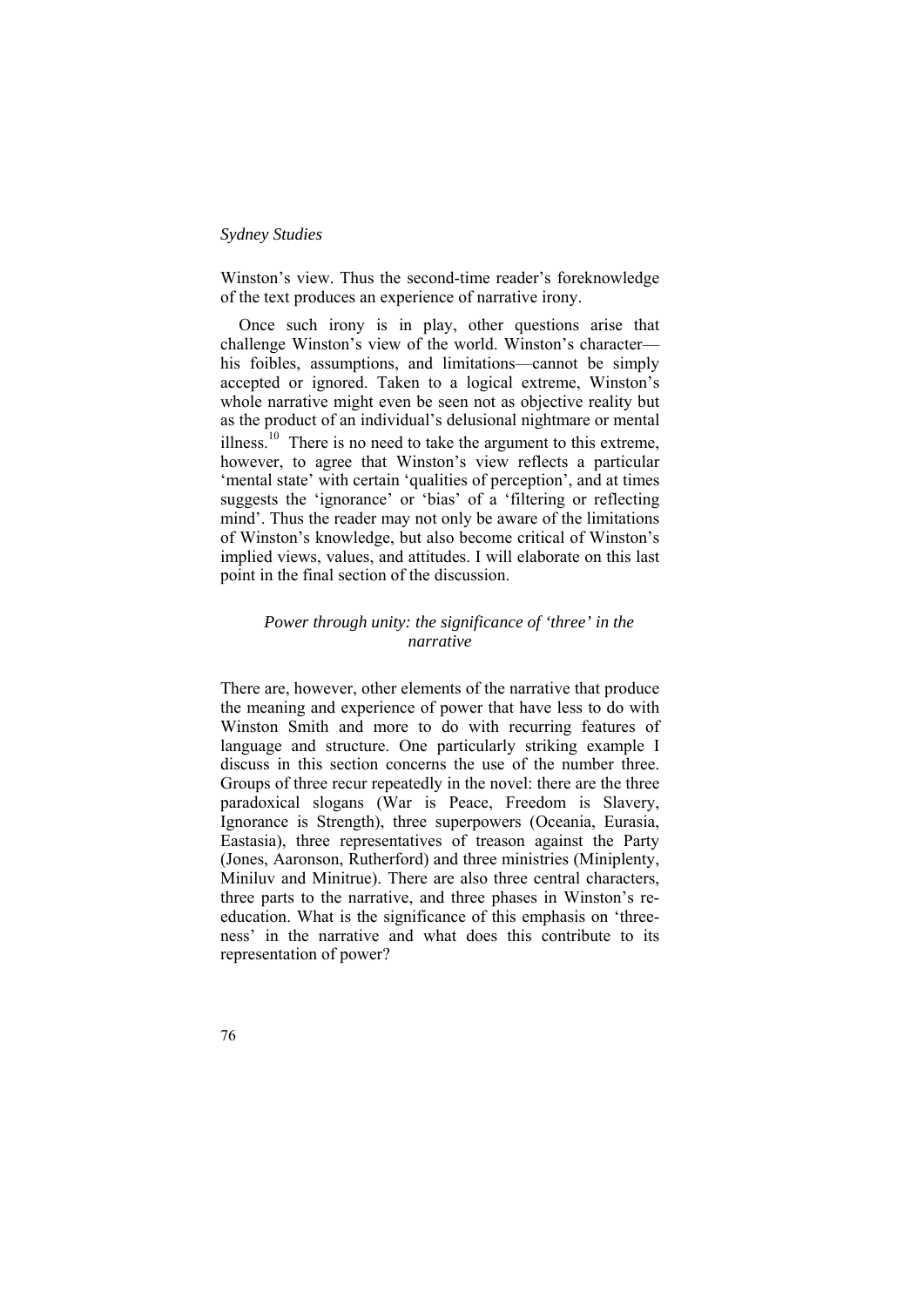The Mathematics Department at Dartmouth College, USA, list on their website some cultural associations of the number three. Here are some of their points, in summary:

- Three represents the *triad* of family—male, female, child; there is also the familiar tripartite structure of groupings like 'beginning, middle, end'; 'birth, life, death'; and 'past, present, future'.
- Of two things we say *both*; of three things we say *all*. Three-ness therefore signifies completeness, perfection and totality. Likewise, there is a theory that a single event is of no statistical significance, a second occurrence of that event may be coincidence, but a third occurrence gives it the impress of law.
- Three is often associated with divinity or deity—eg., in Christianity, the Holy Trinity; or in Ancient Babylonian culture, Anu, Bel, and Ea, who represented heaven, earth and the abyss. $11$

In Orwell's novel, the Party uses 'three-ness' to make its propaganda more powerful, memorable, and to project its perfection (the slogans, the structure of ministries, and so on). The symbolism of 'three' is about imposing and entrenching power. In the Party's propaganda, political power usurps the family ('Big Brother'). The Party's power is also represented as God-like, being eternal ('The rule of the Party is for ever', says O'Brien, p. 210) and omnipotent (God is Power, p. 223, suggesting that the Party equals God). Three-ness characterizes even O'Brien's description of Winston's re-education: '"There are three stages in your reintegration," said O'Brien. "There is learning, there is understanding, and there is acceptance"' (p. 209).

Orwell's own narrative, furthermore, echoes the Party's symbolism of 'three'. It has a three-part structure. There is, for example, a parallel in three final sequences that unifies and intensifies the narrative, mimicking the Party's own operations. Towards the end of each Part, Winston experiences a brief moment of safety or hope which is then abruptly shattered. In Part One, not long after finding Charrington's shop and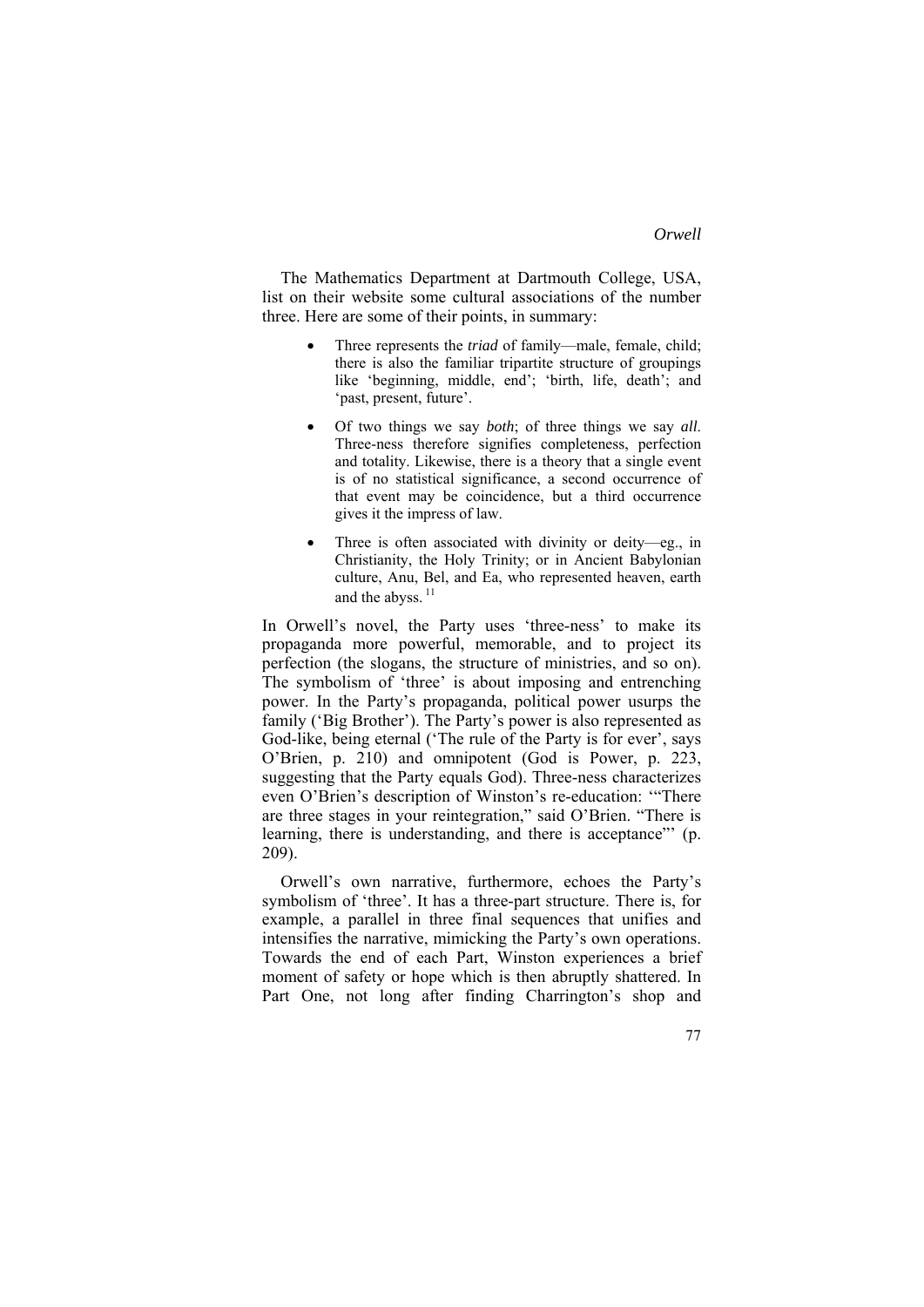dreaming of renting its upstairs room, his 'heart turned to ice and his bowels to water' on encountering Julia (p. 84). He is mistakenly convinced she will betray him. In Part Two, in the secret room, Winston is overtaken by a 'strong, sleepy confident feeling' (p. 173), just before the Thought Police break in. In Part Three, there is a lull in the torture and Winston experiences an interlude of rest and recovery (pp. 220-6); but this illusory respite is quickly shattered by subsequent events in Room 101. The three parts of the narrative thus echo, parallel, and build upon each other, creating a sense of predestination that heightens the reading experience. The tight spiralling of the narrative therefore mirrors the Party's circling and entrapment of Winston, dramatizing its power over him, and reinforcing the idea of its victory as inevitable.

# *Power, powerplay and people power*

In the novel, then, the Party's power is represented as invincible. An impersonal bureaucratic machine personified by the probably fictional Big Brother, the Party exercises a total and absolute power from which there is no escape. The Party has demonstrated not only that it has the capacity to monitor and control the lives of individuals—that it can 'get inside' and destroy one's inner being—but also that its thirst to exercise and even to play with power is relentless. Thus, in this novel, the theme of 'powerplay' acquires the sinister sense of the ways in which Party 'plays with' or 'enjoys' power. The Party's desire to play with its victims is dramatized in O'Brien's play with Winston. The Party seeks a mad group gratification—a collective pleasure—to be achieved through the possession and exercise of power. The horrifying words of O'Brien as Winston undergoes his re-education in Part Three graphically sum up the evil extremity of the Party's vision of the future: 'If you want a picture of the future, imagine a boot stamping on a human face—for ever.'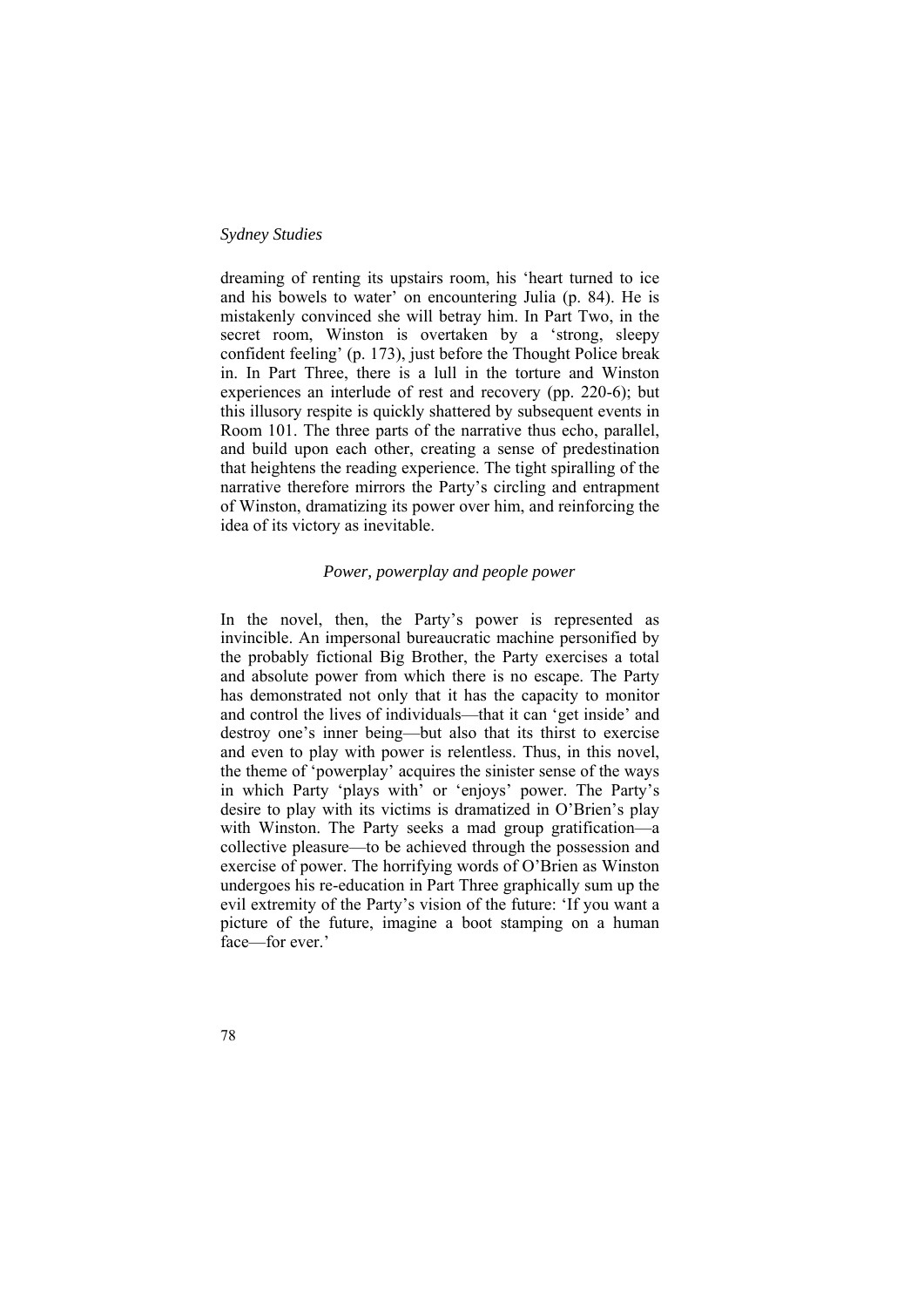One critic provocatively describes Orwell's novel as more like a vision of hell than a vision of any ordinary or realistic human world.12 From this angle, *Nineteen Eighty-Four* is controlled less by human politicians than by tormenting demons. To draw this out a little further, we could argue that the Party's power verges on the magical. In any real world, how could surveillance and control be so comprehensive? How could the microscopic actions of every individual be ceaselessly monitored for years at a stretch, and how could intricate traps be set to encourage and catch out these individuals in some act of thoughtcrime? O'Brien himself hints at the idea that the Party sets people up to act out a drama of thoughtcrime, a drama on which the Party feeds, when he says to Winston:

'This drama I have played out with you during seven years will be played out over and over again, generation after generation, always in subtler forms. Always we shall have the heretic here at our mercy, screaming with pain, broken up, contemptible—and in the end utterly penitent, saved from himself, crawling to our feet of his own accord. That is the world we are preparing, Winston.' (p. 215)

In other words, the Party needs to make the heretic suffer in order to experience and affirm its power. A torturer without a victim is incapable of feeling powerful; O'Brien therefore needs Winston. This makes more sense of what appears from time to time as the magnetism—the love affair—between Winston and his torturer. Even under torture, Winston feels comforted by the love and care of O'Brien: '[O'Brien] was the tormentor, he was the protector, he was the inquisitor, he was the friend' (p. 196). The paradox of loving the tormentor is played out in the narrative's bitterly triumphant closing words: 'He loved Big Brother' (p. 239).

The story of Winston's defeat by the Party is a nightmare representation, then, of totalitarian political power fuelled not by any desire to improve society but by the pleasure of cruelty and domination.<sup>13</sup> The outcome of the story—the victory of the Party—not only involves but also requires the crushing of Winston as representative individual human being. Does this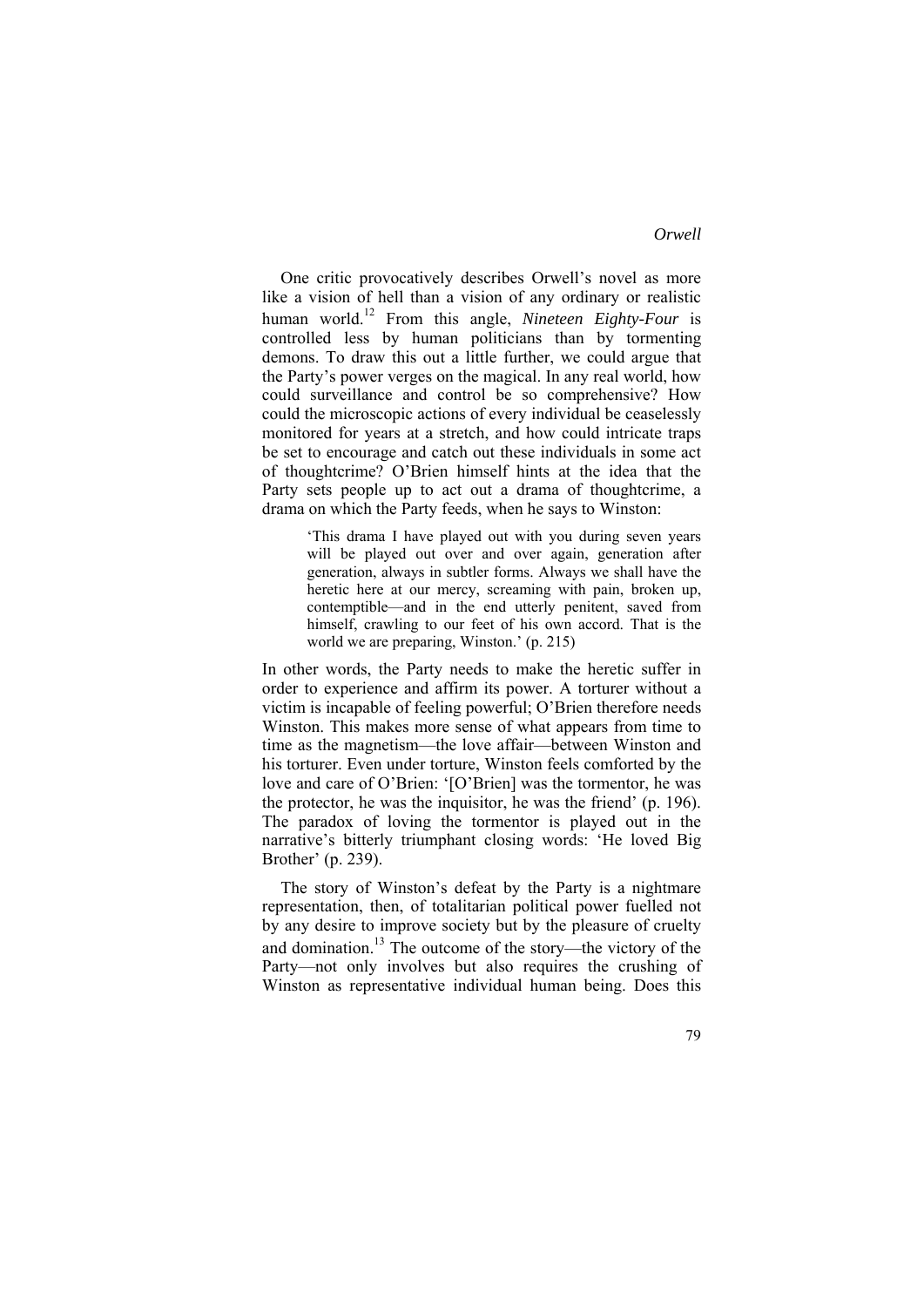story of the defeat of the individual, however, suggest that no hope remains? What weight does the text give to O'Brien's assertion that the Party will remain in power forever? In relation to the question of the narrative's optimism or pessimism about the future, I offer two concluding arguments.

First, there is the inclusion in the novel of two fragmentary texts that promise alternatives to Winston's view. These are the excerpts from Goldstein's book and the Newspeak Appendix. Goldstein's book, however, is embedded within the narrative, and so—once O'Brien reveals himself as its author—is easily discredited. Only the Newspeak Appendix remains unframed. Because this fragment is positioned outside (beyond the end of) the narrative proper, as an appendix, it points to the possible existence of a future beyond Winston's own doomed narrative. Written in the dry and technical language of anthropological analysis, the Newspeak Appendix offers to explain the methods of thought control employed by the Party regime. Such a text could only have been composed in a more distant future, beyond the narrative's own time, when it is possible to read Winston's narrative as a kind of surviving historical record. Yet the presence of the Appendix is enigmatic and unexplained. Who is its narrator? How is the reader to evaluate its credibility? The question remains: to what extent does the Newspeak Appendix convincingly refute O'Brien's assertion that 'The rule of the Party is forever' (p. 210)?

Second, there is the absence from the narrative of any significant viewpoint emanating from the proles. Orwell's choice of a member of the Outer Party as his narrative's focal point directs and finally restricts its representation of power. Winston is neither from the privileged 'Inner Party' nor is he a prole: he is of 'the Middle' group (High, Middle and Low groups are mentioned in Goldstein's book). Winston's perspective necessarily circumscribes the degree to which the narrative can represent the possibility that power may reside with the mass of ordinary people. Simultaneously inspired and repelled by them.<sup>14</sup> Winston at one point remarks, 'If there is hope, it lies with the proles' (p. 59). Yet there is little or no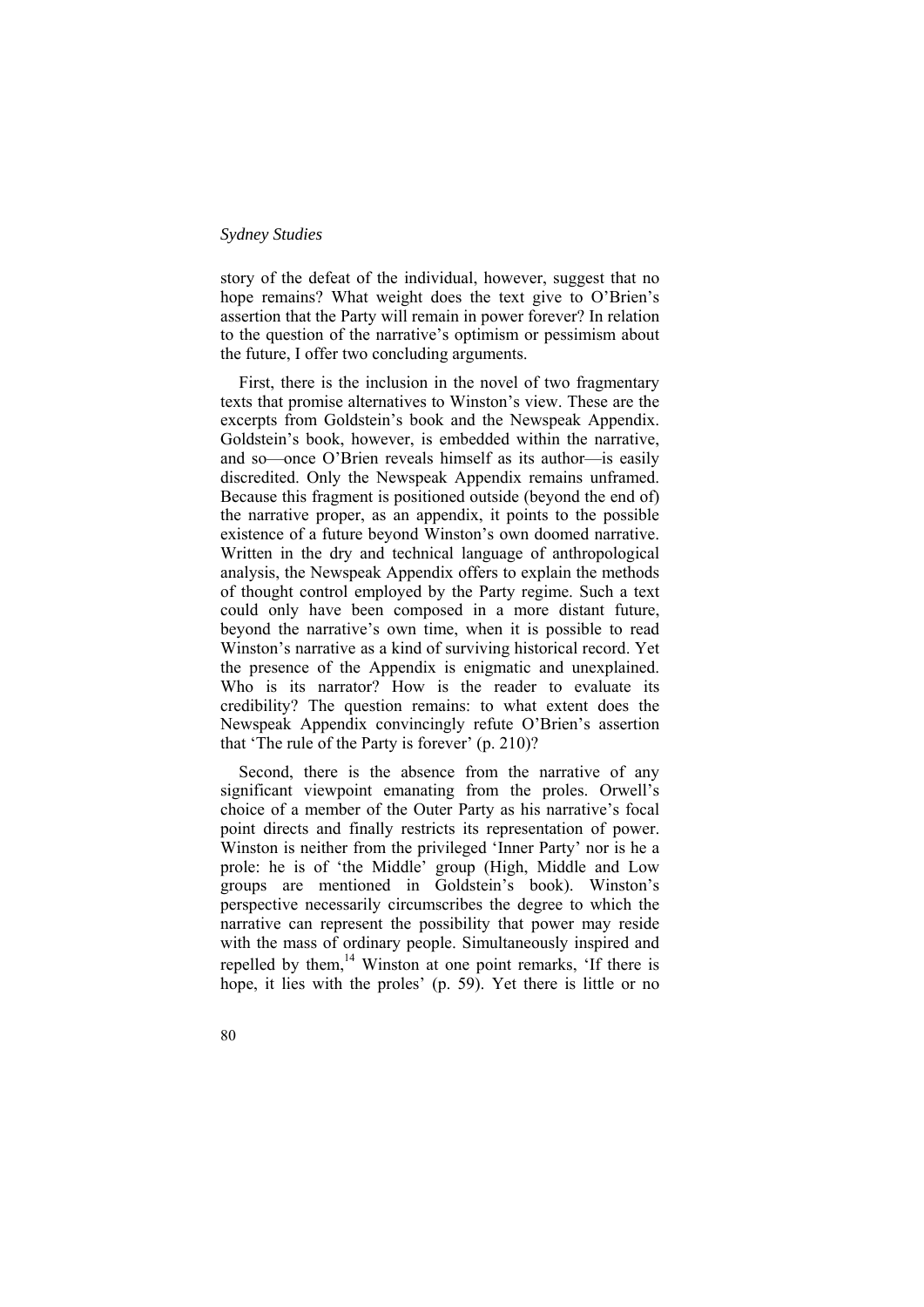evidence in the narrative to refute the view to which O'Brien leads him in the end: 'The proletarians will never revolt, not in a thousand years or a million. They cannot' (p. 210). Confronted with this, Winston finds himself overwhelmed by weariness, knowing that

men in the mass were frail cowardly creatures who could not endure liberty or face the truth, and must be ruled over and systematically deceived by others who were stronger than themselves. (p. 210)

Any threat to the Party from the masses, an expendable, unskilled labour force of 'proles', is thus discounted. The only remaining threat to the Party comes from a subordinated but literate middle grouping to which Winston himself belongs. Keeping the subhuman proles down through mass propaganda and random bombing, the Inner Party is free to focus its systematic surveillance on individual members of the Outer Party. The complete crushing of Winston's individuality dramatizes and completes the perfection of the Party's power. Yet, with the narrative allied to Winston's 'middle' view, the proles are deprived of an independent voice and remain at the narrative's margins.

This raises the vexed and controversial question of the extent to which extreme pessimism about people power is really just Winston's view, or whether Orwell's novel is also implicitly pessimistic, and dependent upon a class-based, hierarchical attitude to 'the masses'. In other words, if Winston and O'Brien make élitist assumptions about the masses, to what extent do these assumptions permeate the text as a whole? The question of how much capacity 'the masses' have to play a conscious or resistant role in society, or in history, is one that has long preoccupied artists, writers and political thinkers. It is a question that arises in consideration of a wide range of texts, from contemporary song lyrics to films representing workingclass life and experience.<sup>15</sup> Either way, to resist a hierarchical view of the proles the reader must also resist being positioned by a narrative that is so comprehensively aligned with Winston. It is through such resistance that the reader can construct other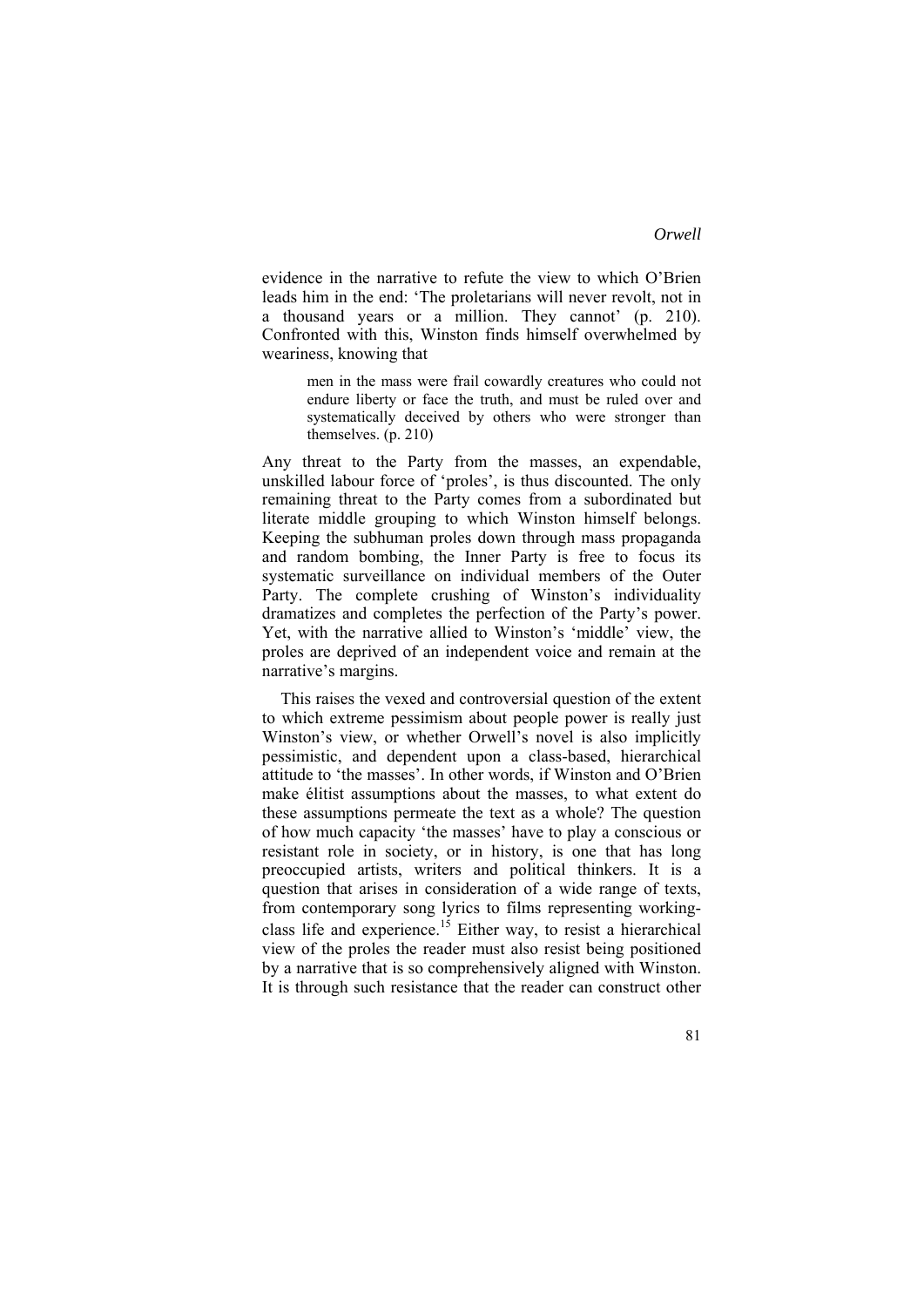meanings and possibilities. Just as they seem to elude the full attention of the Inner Party, the proles may also escape from between the lines of Orwell's novel, defying its presumption that it can represent in full their lives and thoughts.

# Endnotes

- 1 This reading of George Orwell's *Nineteen Eighty-Four* responds to elements within the NSW Stage 6 English Syllabus. Orwell's novel is currently an option for study in the HSC Advanced Course. In Module C: Representation and Text, students 'explore various representations of events, personalities or situations'; 'evaluate how medium of production, textual form, perspective and choice of language influence meaning'; and develop their understanding of 'the relationships between representation and meaning' (see *English Stage 6 Syllabus*, p. 52). In the current prescriptions list, Orwell's novel appears as an option within Elective 2: Powerplay. In this elective, students 'consider representations of and the interplay of types of power', 'analyse portraits of the powerful', 'consider how the depiction of particular relationships provides insight into the nature of politics', and 'consider the extent to which power resides with the people' (see *English Stage 6 Prescriptions 2001 and 2002*, p. 22). 2
- *Collected Essays, Journalism and Letters of George Orwell*, ed. Sonia Orwell and Ian Angus (London: Secker and Warburg, 1968), iv, 502; cited in Raymond Williams, *Orwell*, Modern Masters, 3rd edn (London: Fontana, 1991), p. 95.<br><sup>3</sup> Eer evenuele Bernerd Criek argues a gaso for
- For example, Bernard Crick argues a case for seeing Orwell's book as primarily satirical: '*Nineteen Eighty-Four*: Satire or Prophecy?', in *The Future of Nineteen Eighty-Four*, ed. Ejner J. Jensen (Ann Arbor: University of Michigan Press, 1984), pp. 7- 21. Against this view, see Malcolm Pittock, 'The Hell of Nineteen Eighty-Four', *Essays in Criticism* 47 (1997), 143-64. Available from The Chestnut Tree Café internet site:
- http://www.seas.upenn.edu:8080/~allport/chestnut/hell1984.htm
- Gorman Beauchamp asserts that, like all dystopias, *Nineteen Eighty-Four* is 'an admonitory satire': 'From Bingo to Big Brother: Orwell on Power and Sadism', in *The Future of Nineteen Eighty-Four*, ed. Jensen, p. 75.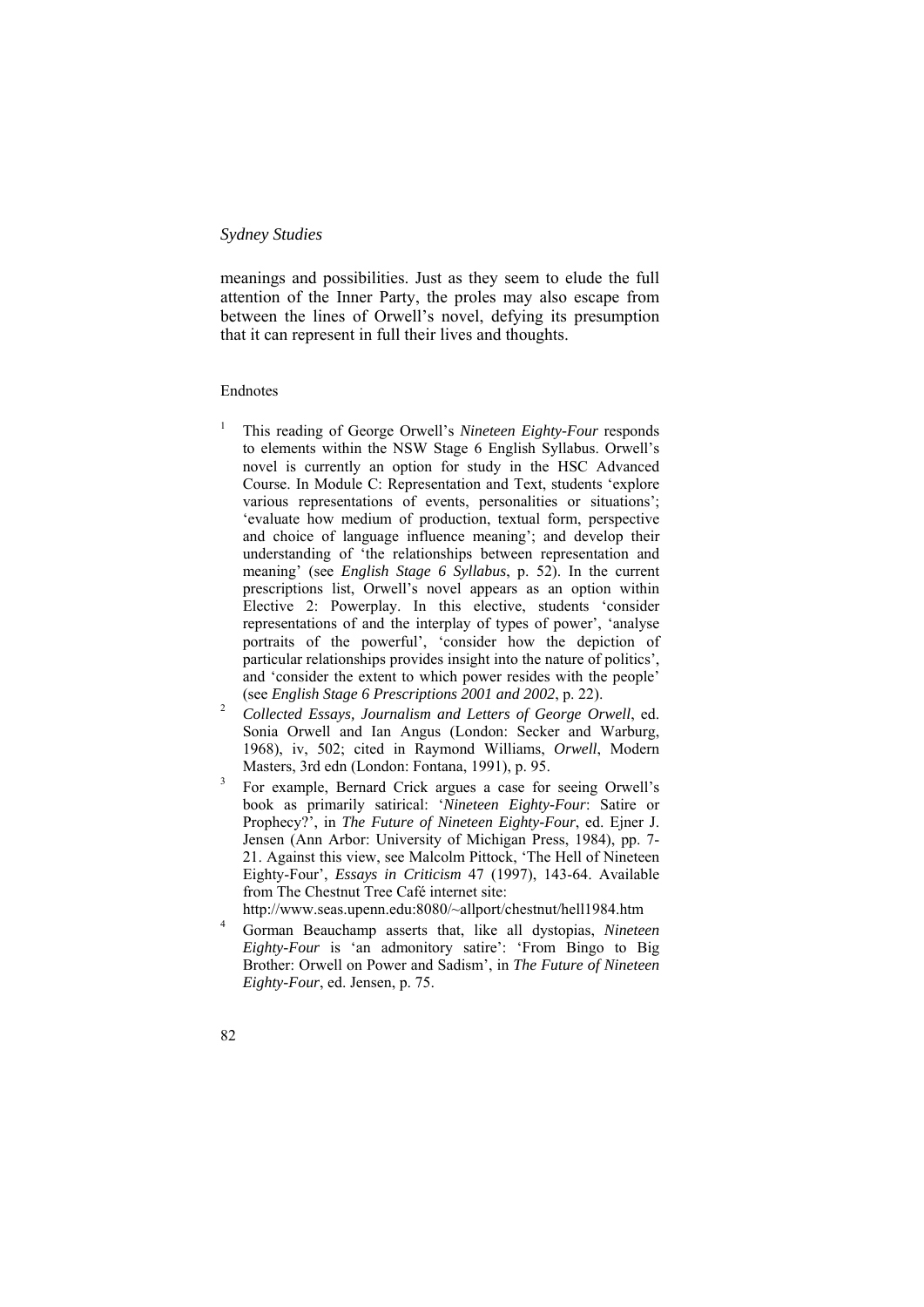- 5 George Orwell, *Nineteen Eighty-Four* (Harmondsworth: Penguin,  $1954$ ), p. 18.
- Ross Murfin and Supryia M. Ray, eds, *The Bedford Glossary of Critical and Literary Terms* (Boston: Bedford, 1998). 7
- See, for instance, Winston's dream of the Golden Country, which recurs while he is in the Ministry of Love (pp. 224-5). In 'The Hell of *Nineteen Eighty-Four*' (see above, n. 3), Pittock argues that the recurrence of Winston's dream in this context shows that it may not be spontaneous, but rather planted by the Party.
- This narrative strategy (as with notions of power in Orwell's novel) can be usefully compared and contrasted with how power is described by the poststructuralist philosopher, Michel Foucault. Foucault considers how the relationship between surveillance and power works in the modern world. He applies the notion of the panopticon (an eighteenth-century design for a modernized prison system, developed by the English philosopher, Jeremy Bentham) to the way that modern people adjust themselves to perpetual surveillance by becoming more self-regulating. An example is the use of speed and red light cameras which, by creating the possibility of observation at any time, induce changes in driver attitude, making them more self-aware and self-regulating. There are a number of websites that give more detail about these ideas. One example can be found in background information for 'The Virtual Panopticon':

http://is.gseis.ucla.edu/impact/f96/Projects/dengberg/

 From a guide to critical terms for science fiction and fantasy, posted on the website of Purdue University (accessed 13 September 2001):

http://icdweb.cc.purdue.edu/~felluga/guidesf.html#narration 10 See Robert Currie, 'The "Big Truth" in *Nineteen Eighty-Four*', *Essays in Criticism* 34 (1984), 56-69.<br><sup>11</sup> See:

http://www.dartmouth.edu/~matc/math5.geometry/unit4/unit4.htm l#Trios

For the symbolism of the number three in ancient Greek philosophy and in the European Renaissance, see Rudolf Wittkower, *Architectural Principles in the Age of Humanism*, 3rd

edn (London: Alec Tiranti, 1962), pp. 101-7. 12 Pittock, 'The Hell of *Nineteen Eighty-Four*' (see above, n. 3).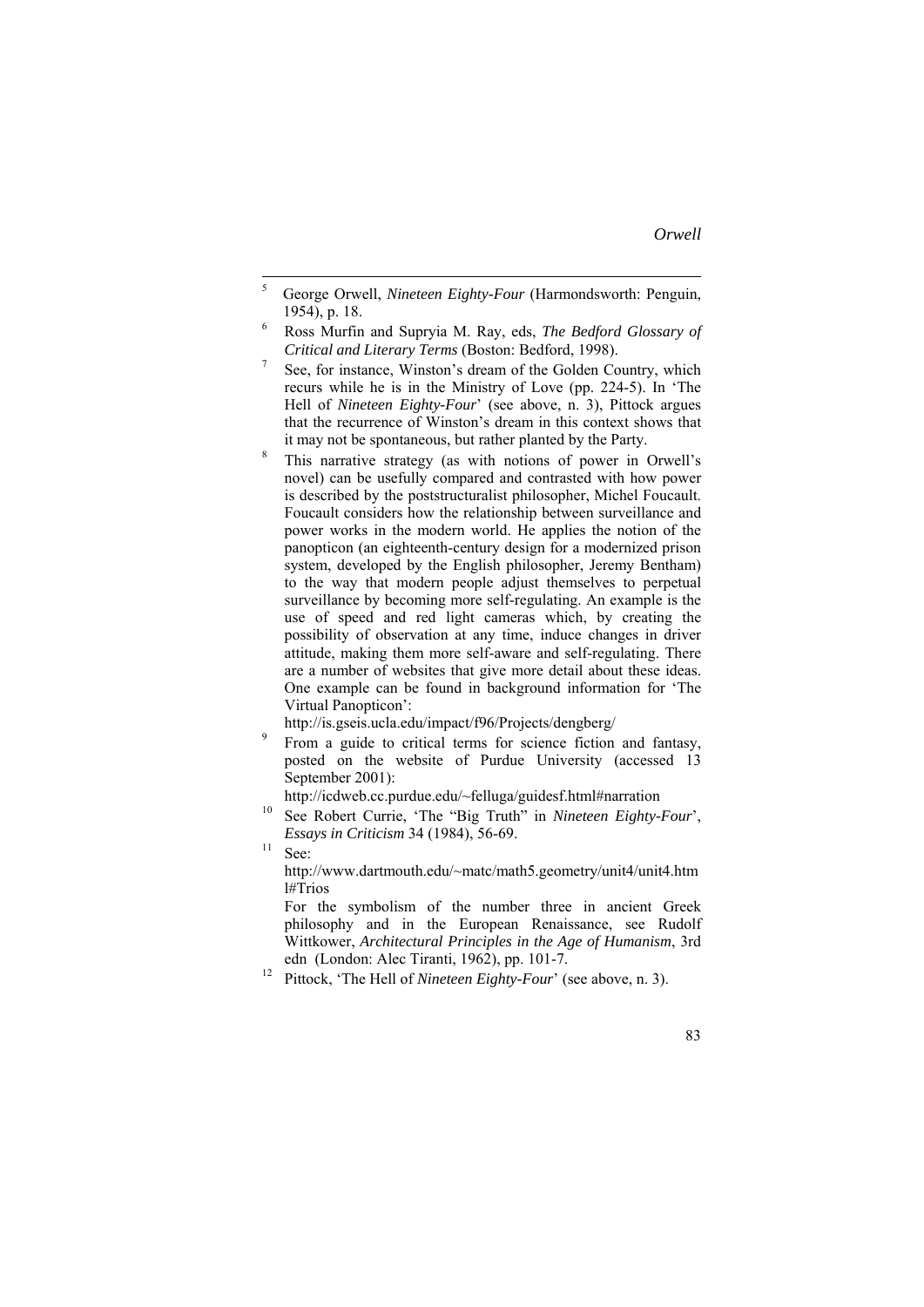13 Gorman Beauchamp suggests that in *Nineteen Eighty-Four* sadism is what motivates political power, and that this link has been seen by some as a problem with its analysis of power: 'Orwell seems to suggest that the aggressive and destructive manifestations of power politics (dropping bombs, etc.) are the large scale displacements of individual desires to hurt others—drives that, rather than exceptional, are commonplace and found all around us'

('From Bingo to Big Brother', p. 79).<br><sup>14</sup> Roger Fowler compiles a list of grotesque descriptions of characters in Orwell's novel, arguing that these not only add to its texture but also create the impression that 'Winston … lives in a world peopled by a variety of strange monsters': *The Language of George Orwell* (London: Macmillan, 1995), pp. 203-5.<br><sup>15</sup> Many other texts can be considered in relation to the question of

- how 'the masses' are defined and represented. Are 'ordinary people' brainwashed by mass culture or can they participate in social or political change? What power do they have, and in what ways can they exercise it? Examples from the contemporary era include:
	- Patti Smith, 'People Have the Power' (1988), song lyrics
	- The Living End, 'Prisoner of Society' (1998), song lyrics
	- Naomi Klein, *No Logo* (Toronto: Knopf, 2000), prose non fiction

• Ed Finn, 'Exposing the Business Propagandists: corporate PR experts see people as a herd waiting to be led', essay available from the Canadian Alternative Policy Centre Website: athttp://www.policyalternatives.ca/publications/articles/article305. html

- *Raining Stones* (dir. Ken Loach, 1993), film
- *The Royle Family* (dir. Steve Bendelack, Mark Mylod, and Caroline Aherne, 1998-), television sitcom series
- *A Very British Coup* (dir. Alan Plater, 1988), television serial

• *People's Century: People Power* (prod. Zvi Dor-Ner and Peter Pagnamenta, 1998), television documentary series:

http://www.pbs.org/wgbh/peoplescentury/episodes/peoplepower/

BRIGID ROONEY holds a postdoctoral fellowship in the Department of English at the University of Sydney. Her doctoral thesis was on the Australian novelist, Christina Stead,